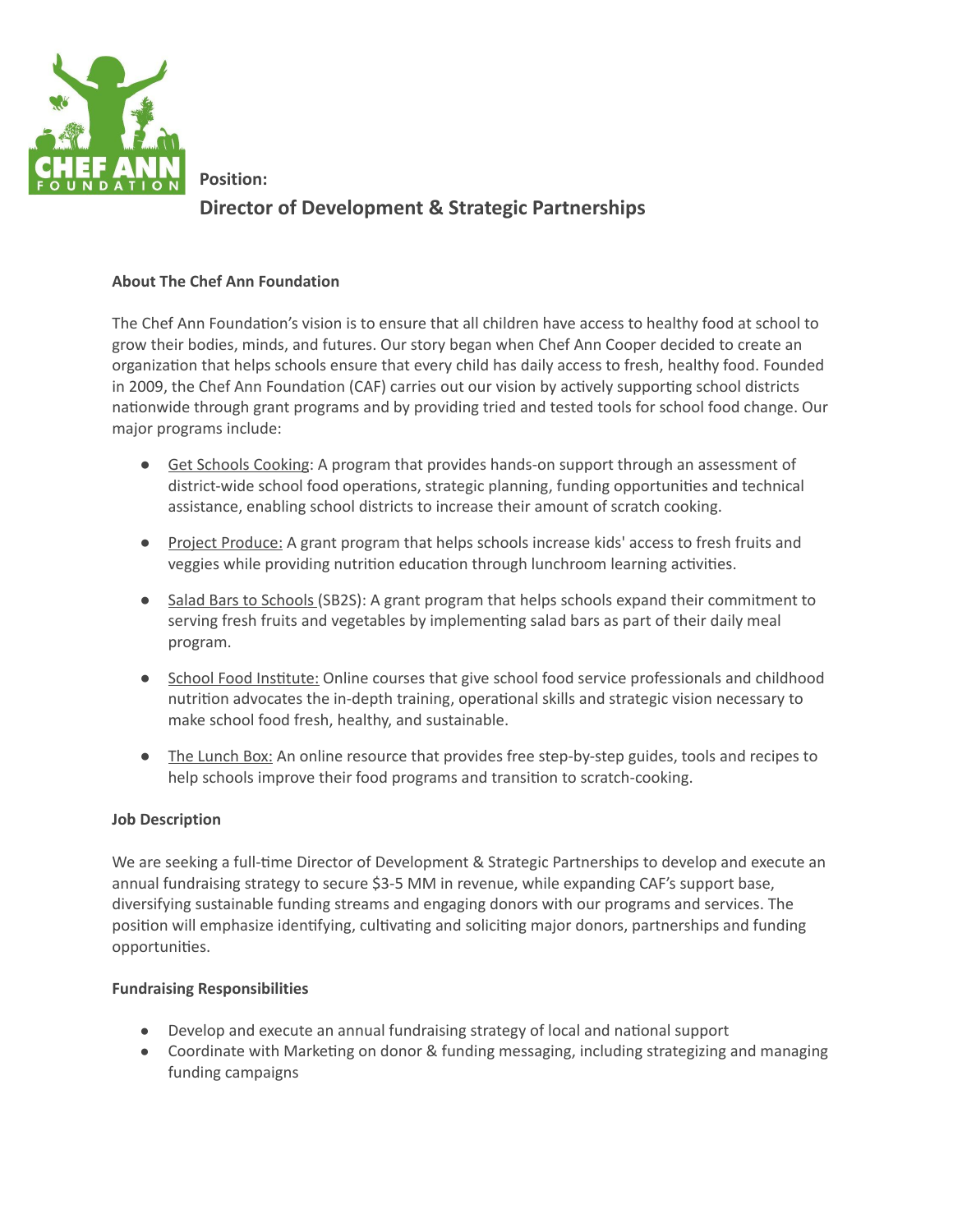- Manage grants program, including submission calendar, proposal and budget development, grant compliance and reporting and management of grant writer
- Maintain current relationships and identify new individual, corporate, foundation and government prospects, which may include travel
- Establish new funding streams that support existing programming

# **Strategic Partnership Responsibilities**

- $\bullet$  Develop and pursue innovative development initiatives in the key areas of cause-marketing, capacity building, government contracts and social enterprise
- Coordinate and support programmatic partnerships with initial planning, SOWs, partnership outlines, budgets, etc.
- Work with Programs team to help manage new partnerships, including developing proposals, project outlines, and budgets for prospective partnerships

## **Management Responsibilities**

- Participate in annual strategic planning
- Monthly reporting and individual engagement with Founder, CEO and board
- Utilize CRM (SalesForce) to track opportunities and better target potential funding, support and partnerships
- Coordinate with the staff responsible for SalesForce administration
- Ensure proper reporting for all funders and partners, including Quarterly Impact Report and oversight of grant reports
- Internal team management for corporate sponsored programming

# **Qualifications**

Candidates for this position will possess:

- Experience working independently and collaboratively to build a strong fundraising and partnership pipeline
- Familiarity with prospecting resources, online fundraising channels and campaign software
- Minimum of 5 years of experience in the development field with a proven fundraising track record.
- Experience developing and maintaining productive working relationships with executive teams, board members and donors
- Ability to travel as needed
- Strong organizational, managerial and communication skills
- Knowledge of Salesforce or CRM software preferred

In addition, ideal candidates will possess:

- A demonstrated passion for school food reform
- An ability to adapt to shifting priorities